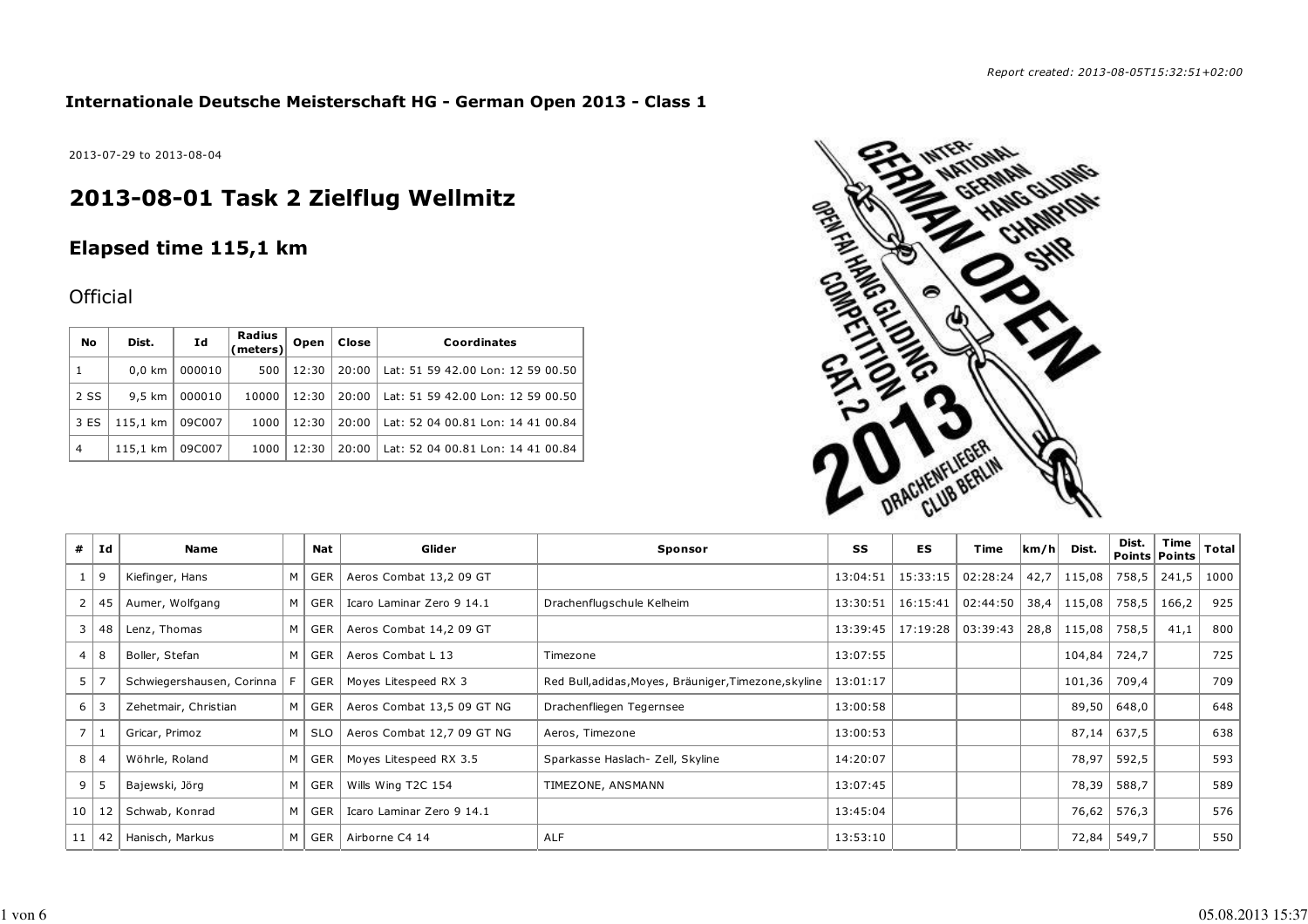| #  | Id        | <b>Name</b>            |                | <b>Nat</b>    | Glider                           | Sponsor                                       | SS       | ES | Time | km/h | Dist. | Dist. | <b>Time</b><br>Points Points | <b>Total</b> |
|----|-----------|------------------------|----------------|---------------|----------------------------------|-----------------------------------------------|----------|----|------|------|-------|-------|------------------------------|--------------|
| 12 | 40        | Liebig, Richi          | M              | GER           | Moyes Litespeed RX 3.5           | Fa. "Rich", für alle Fälle Zimmerei, Montagen | 15:04:28 |    |      |      | 72,79 | 549,3 |                              | 549          |
| 13 | 30        | Meier, Detlef          | M <sub>1</sub> | GER           | Aeros Combat L 13                |                                               | 13:27:47 |    |      |      | 69,09 | 516,8 |                              | 517          |
| 14 | 17        | Frankus, Frank         |                | M   GER       | Aeros Combat L 13 07 LW          | Oma                                           | 13:03:36 |    |      |      | 63,81 | 471,8 |                              | 472          |
| 15 | 32        | Ackermann, Martin      |                | M GER         | Moyes Litespeed 4                |                                               | 13:29:23 |    |      |      | 51,96 | 405,7 |                              | 406          |
|    | 16 13     | Bader, Lukas           |                | M GER         | Moyes Litespeed RS 4             | FlyRanch.de                                   | 13:07:37 |    |      |      | 49,89 | 396,6 |                              | 397          |
| 16 | 6         | Djamarani, Andre       | M <sub>1</sub> | GER           | Aeros Combat 14,2 09 GT          |                                               | 14:20:21 |    |      |      | 49,96 | 396,9 |                              | 397          |
|    | 18 19     | Eysel, Ulrich          |                | M GER         | Moyes Litespeed RS 3.5           |                                               | 16:21:58 |    |      |      | 49,10 | 391,5 |                              | 392          |
| 19 | 37        | Beyer, Andreas         |                | M GER         | Aeros Combat L 13                |                                               | 13:39:49 |    |      |      | 48,67 | 388,3 |                              | 388          |
| 20 | 25        | Kienöl, Volkmar        | M              | GER           | Aeros Combat-L 14 07             | A.L.F.                                        | 13:56:58 |    |      |      | 41,19 | 322,3 |                              | 322          |
| 21 | 38        | Sporleder, Klaus Peter |                | M GER         | Aeros Combat L 14                |                                               | 13:50:08 |    |      |      | 38,29 | 295,5 |                              | 296          |
| 22 | 21        | Otterpohl, Bernd       |                | M GER         | Aeros Combat 13,7 09 GT          |                                               | 13:30:58 |    |      |      | 37,22 | 286,6 |                              | 287          |
| 23 | 23        | Hoffmann, Peer         |                | M GER         | Aeros Combat 13,2 09 GT          | http://www.himmlische-erlebnisse.de           | 13:14:09 |    |      |      | 34,76 | 269,6 |                              | 270          |
| 24 | 15        | Brockhagen, Dietrich   |                | M GER         | Aeros Combat 13,5 09 GT          |                                               | 14:08:25 |    |      |      | 33,59 | 260,6 |                              | 261          |
|    | $25$   27 | Greiser, Caroline      | F              | GER           | La Mouette Topless 13,5 C Matrix |                                               | 14:07:01 |    |      |      | 32,74 | 253,3 |                              | 253          |
| 26 | 35        | Kirsch, Ingo           | $M \mid$       | GER           | Aeros Combat-L 12 07             |                                               | 15:34:09 |    |      |      | 31,85 | 244,5 |                              | 245          |
| 27 | 44        | Buchert, Jürgen        |                | M GER         | Moyes Litespeed RS 4             |                                               | 13:51:57 |    |      |      | 23,70 | 165,3 |                              | 165          |
| 28 | 14        | Lüders, Konrad         |                | $M \mid GER$  | Aeros Combat L 14                |                                               | 13:34:06 |    |      |      | 17,68 | 128,0 |                              | 128          |
| 29 | 22        | Halter, Thomas         |                | $M \vert$ GER | Aeros Combat 13,5 09 GT          |                                               | 13:31:52 |    |      |      | 14,86 | 112,6 |                              | 113          |
| 30 | 20        | Dressel, Katharina     | F              | GER           | Aeros Stealth KPL                |                                               | 14:04:14 |    |      |      | 14,01 | 107,0 |                              | 107          |
| 31 | 24        | Maek, Henry            |                | $M \vert$ GER | Icaro MastR                      | Airbike Berlin                                | 14:20:22 |    |      |      | 11,38 | 87,2  |                              | 87           |
| 32 |           | 34   Beeker, Andreas   |                | M GER         | Icaro Laminar Z9 13.2            |                                               |          |    |      |      | 10,00 | 76,7  |                              | 77           |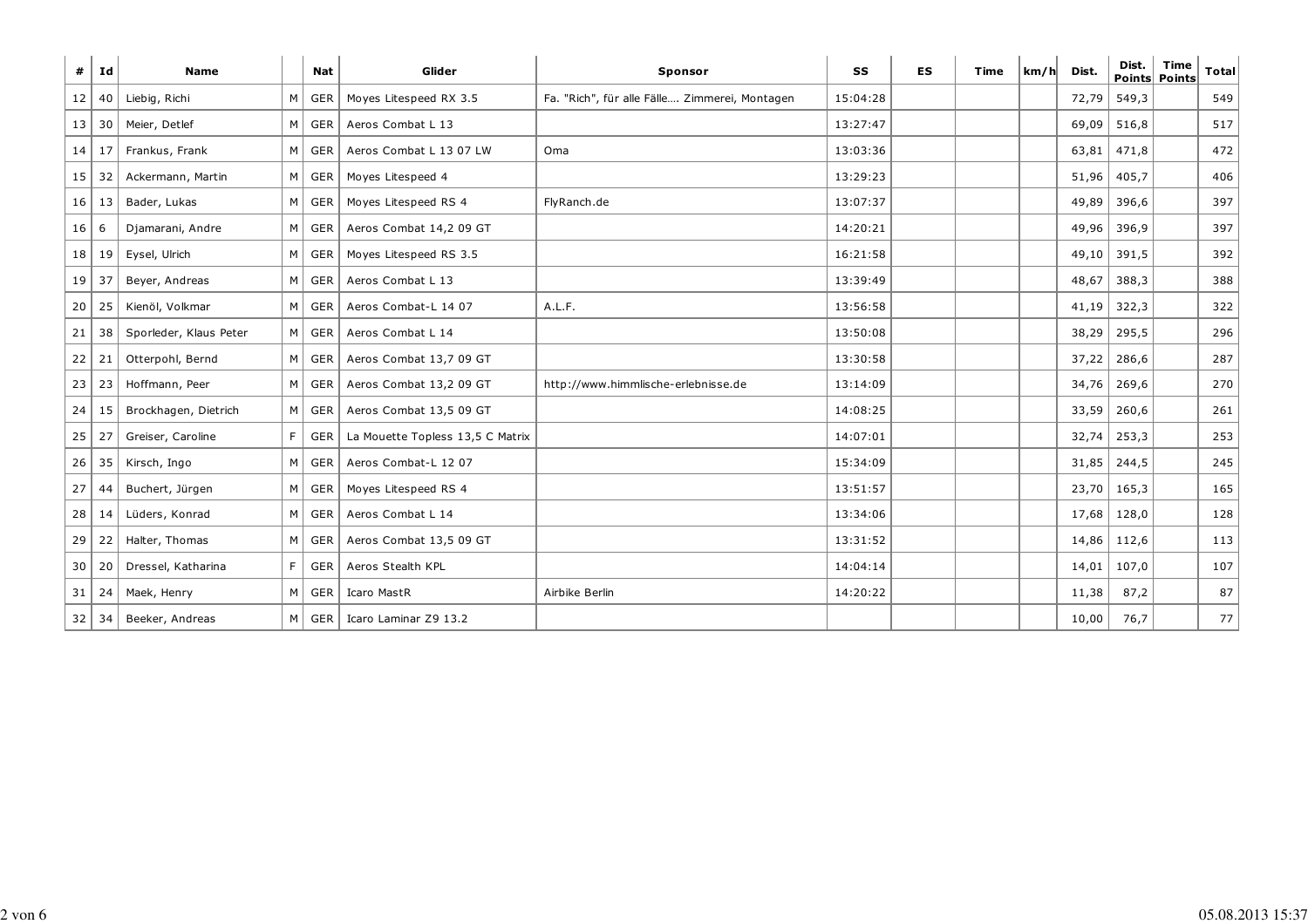#### **Pilots absent from task (ABS)**

**Id Name**

**Pilots not yet processed (NYP)**

**Id Name**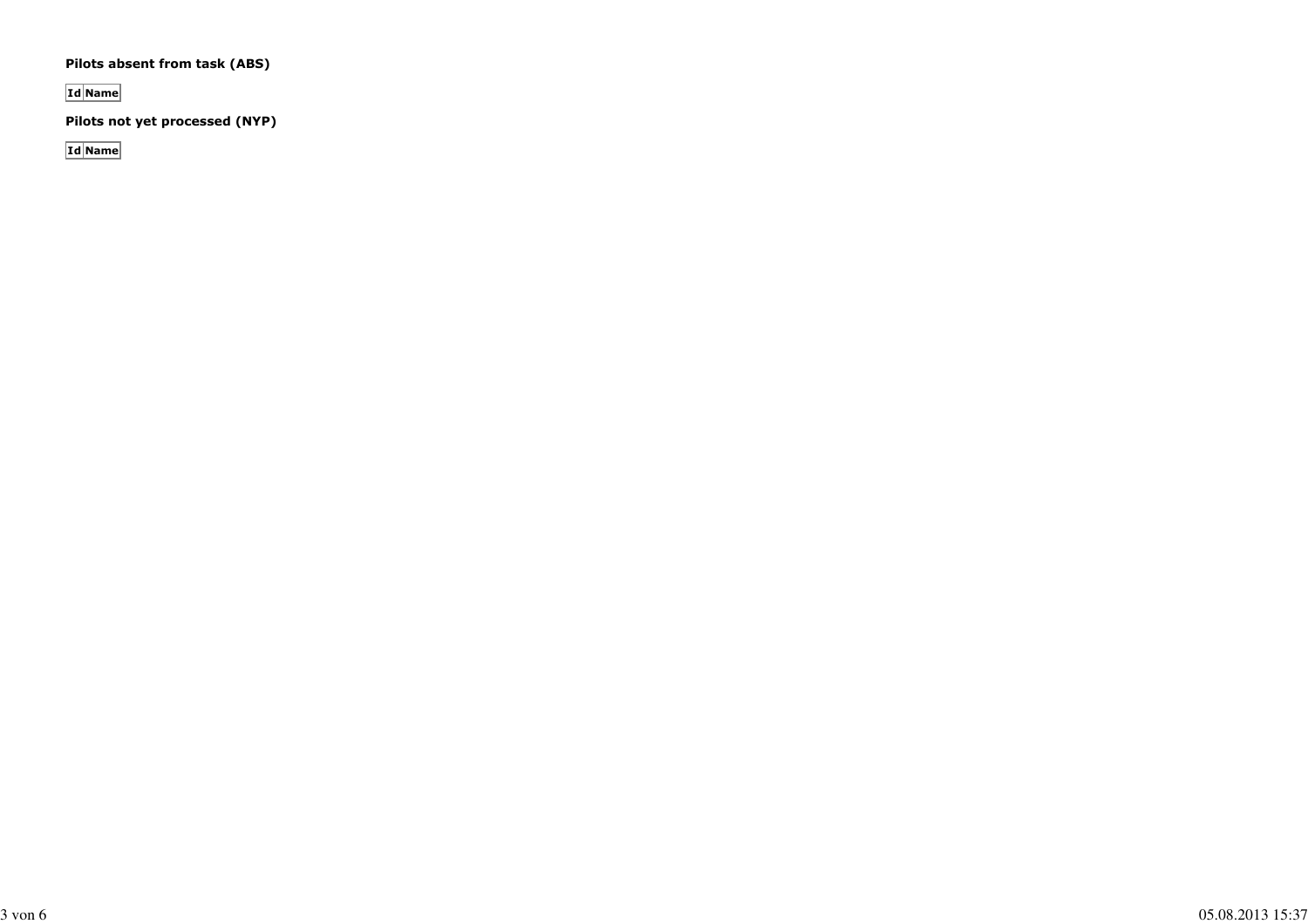#### **Task statistics**

| param                           | value                     |
|---------------------------------|---------------------------|
| ss distance                     | 105.609                   |
| task distance                   | 115.081                   |
| launch_to_ess_distance          | 115.081                   |
| no_of_pilots_present            | 32                        |
| no_of_pilots_flying             | 32                        |
| no_of_pilots_lo                 | 29                        |
| no_of_pilots_reaching_nom_dist  | 15                        |
| no_of_pilots_reaching_es        | 3                         |
| no_of_pilots_reaching_goal      | 3                         |
| sum_flown_distance              | 1826.807                  |
| best_dist                       | 115.081                   |
| best_time                       | 2.47333333333333          |
| worst_time                      | 3.66194444444444          |
| no_of_pilots_in_competition     | 32                        |
| no_of_pilots_landed_before_stop | 0                         |
| sum_dist_over_min               | 1511.423                  |
| sum_real_dist_over_min          | 1511.423                  |
| sum_flown_distances             | 1826.807                  |
| best_real_dist                  | 115.081                   |
| last_start_time                 | 2013-08-01T16:21:58+02:00 |
| first_start_time                | 2013-08-01T13:04:51+02:00 |
| first_finish_time               | 2013-08-01T15:33:15+02:00 |
| max_time_to_get_time_points     | 4.04601681494473          |
| no_of_pilots_with_time_points   | 3                         |
| k                               | 0.09375                   |
| arrival_weight                  | 0                         |
| departure_weight                | 0                         |
| leading_weight                  | 0                         |
| time_weight                     | 0.241521759033203         |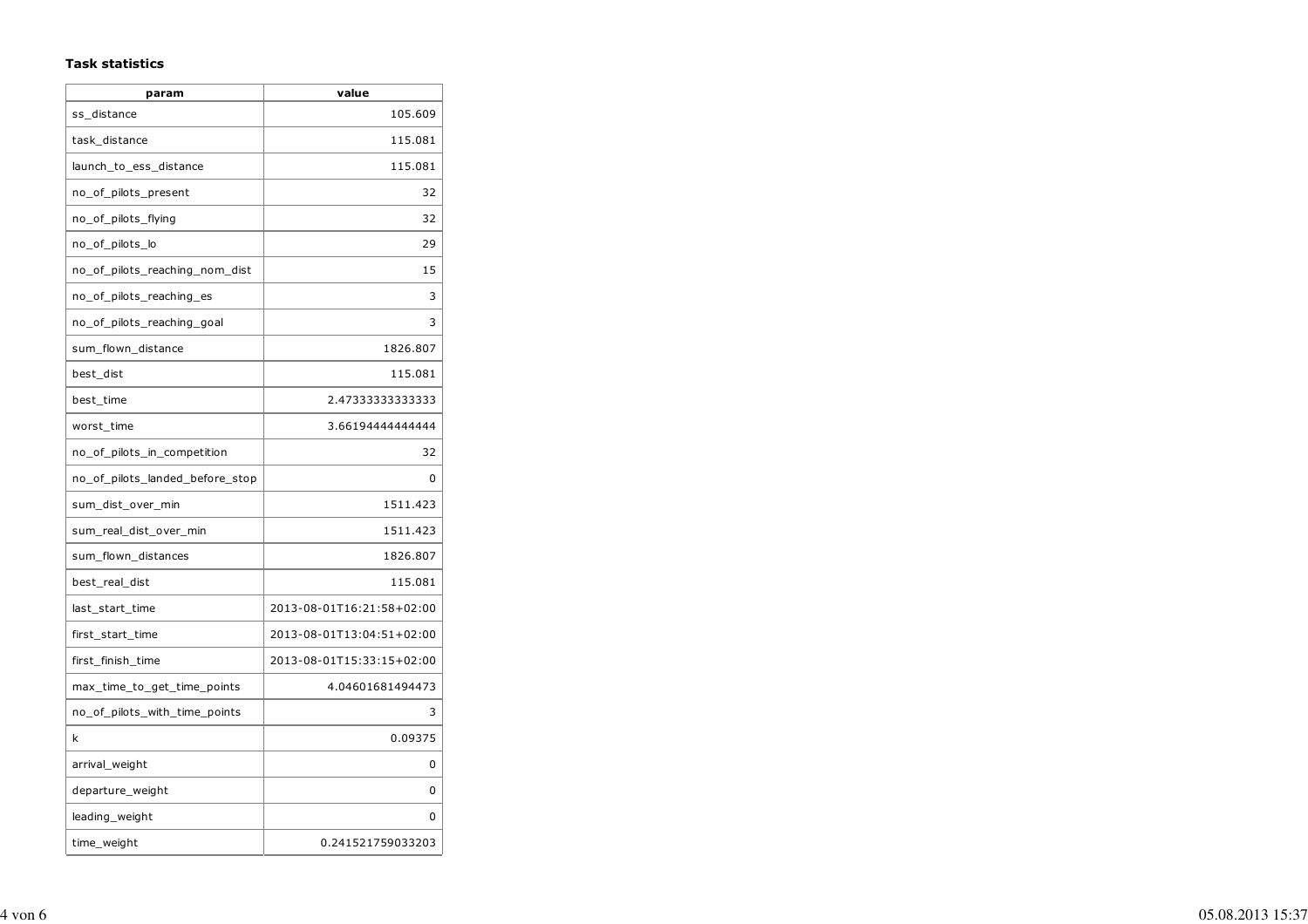| param                        | value             |
|------------------------------|-------------------|
| distance_weight              | 0.758478240966797 |
| smallest leading coefficient | 0                 |
| available_points_distance    | 758.478240966797  |
| available_points_time        | 241.521759033203  |
| available_points_departure   | ŋ                 |
| available_points_leading     | ŋ                 |
| available_points_arrival     | O                 |
| time_validity                | 1                 |
| launch_validity              | 1                 |
| distance_validity            | 1                 |
| stop_validity                | 1                 |
| day_quality                  |                   |

### **Scoring formula settings**

| param                                        | value    |
|----------------------------------------------|----------|
| id                                           | GAP2011  |
| use_distance_points                          | 1        |
| use_time_points                              | 1        |
| use_departure_points                         | 0        |
| use_leading_points                           | 0        |
| use arrival position points                  | $\Omega$ |
| use_arrival_time_points                      | 0        |
| time_points_if_not_in_goal                   | 0.8      |
| jump_the_gun_factor                          | O        |
| jump_the_gun_max                             | 0        |
| use_1000_points_for_max_day_quality          | $\Omega$ |
| normalize_1000_before_day_quality            | 0        |
| time_validity_based_on_pilot_with_speed_rank | 1        |
| bonus_gr                                     | 0        |
| no_pilots_in_goal_factor                     | 1        |
| task_stopped_factor                          | 1        |